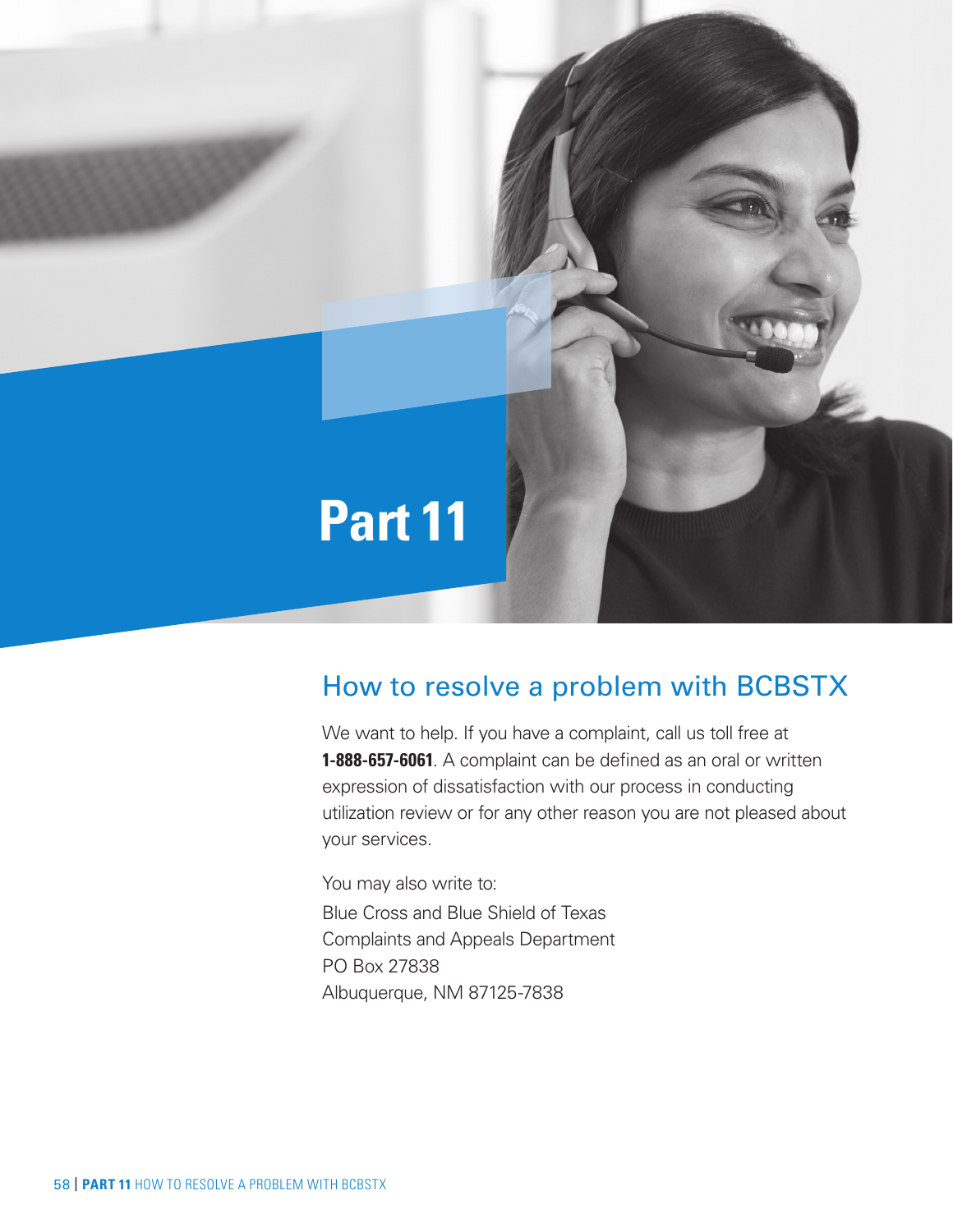# **COMPLAINTS**

# What should I do if I have a complaint? Who do I call?

We want to help. If you have a complaint, please call us toll-free at **1-888-657-6061** to tell us about your problem. A BCBSTX Member Services Advocate can help you file a complaint. Just call **1-888-657-6061**. Most of the time, we can help you right away or at the most within a few days. BCBSTX cannot take any action against you as a result of your filing a complaint.

# Can someone from BCBSTX help me file a complaint?

A BCBSTX member advocate can help you file a complaint. If you do not speak English, we can get someone to translate for you. Talk to your child's PCP if you have questions or concerns about your child's care. If you still have questions or concerns, call to speak to a member advocate. To reach the advocate in the Travis SA, call **1-877-375-9097**; to reach the Advocate in the Central RSA, call **1-855-497-0857**. Members with hearing or speech loss may call the TTY line at **7-1-1**. We will help you solve any problems or complaints about your health care. No member will be treated in a different way for filing a complaint.

#### What information do I need to file a complaint?

If you want to file a complaint for any reason, fill out a complaint form located on the BCBSTX website or write a letter to tell us about the problem. Here are the things you need to tell us as clearly as you can:

- Who is part of the complaint?
- What happened?
- When did it happen?
- Where did it happen?
- Why you were not happy with you/your child's health care services?

Attach any documents that will help us look into the problem.

If you need us to, we can help you file the complaint. Call Customer Service at **1-888-657-6061**. Members with hearing or speech loss may call the TTY line at **7-1-1**.

Once the form or letter is complete, send it (or your letter) to:

Blue Cross and Blue Shield of Texas Complaint and Appeals Department PO Box 27838 Albuquerque, NM 87125-7838

# What are the requirements and timeframes for filing a complaint?

Once we receive your complaint we will send you an acknowledgment letter within five (5) days. You will get a complaint resolution letter within 30 calendar days of the date we get your complaint. The letter will:

- Describe your complaint.
- Tell you what will be done to solve your problem.
- Tell you how to ask for a second review of your complaint with **BCBSTX**
- •Tell you how to ask for an internal appeal of our decision.

# If I am not satisfied with the outcome, what else can I do?

You may file a complaint appeal with us if you are not happy with the outcome of your complaint.

If you, your designated representative or your child's physician or provider orally appeal the complaint decision, we will send you, your designated representative or your child's physician or provider a one-page appeal form. You are not required to return the completed form, but we encourage you to because it will help us resolve your appeal.

#### How long will it take to process my complaint?

BCBSTX will respond with a decision on your appeal no later than 30 calendar days after we receive your appeal.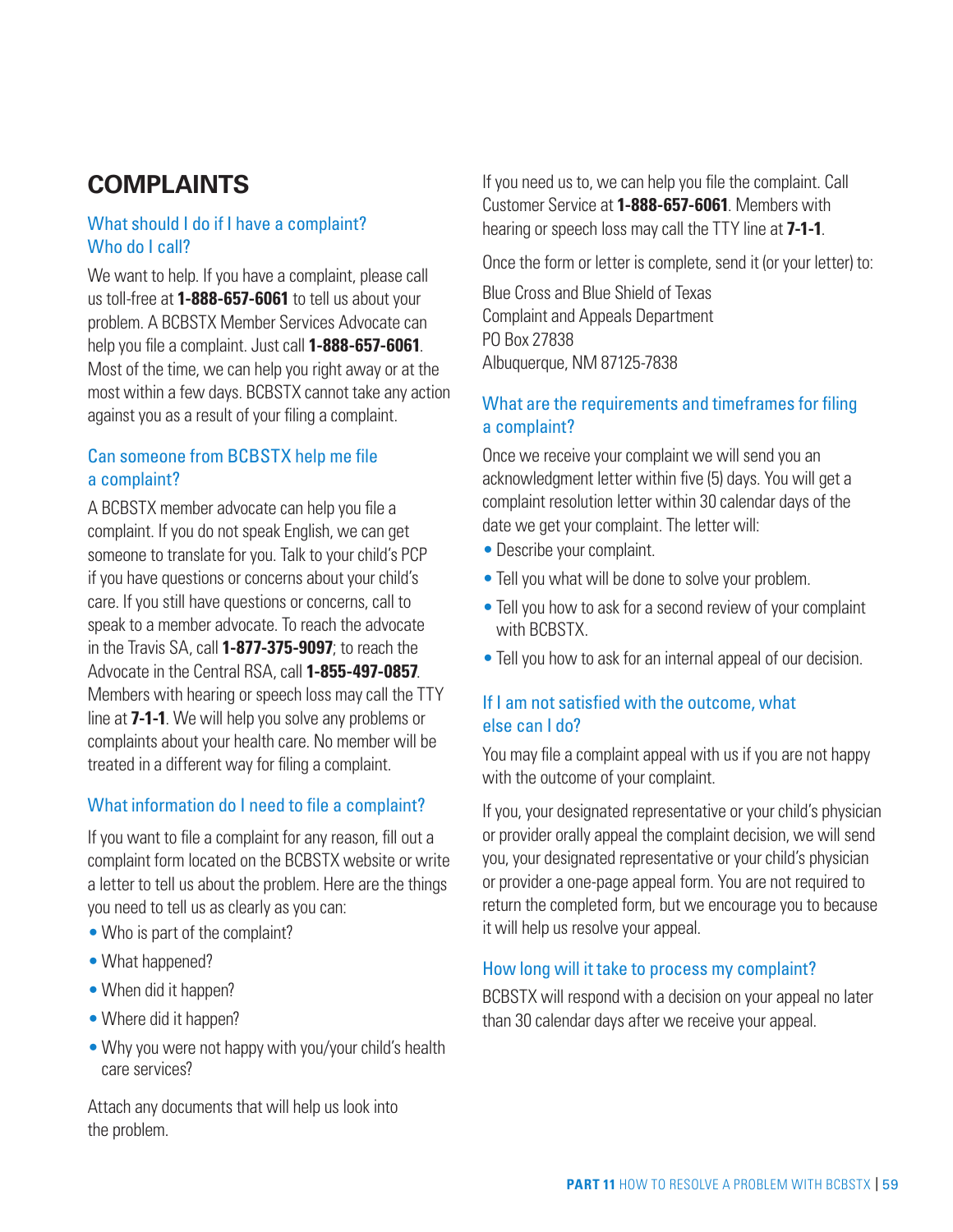# **Part 11**

# **Complaint Appeals**

#### When do I have the right to ask for an appeal?

If you would like to file a complaint appeal about how we solved your problem, you must tell us within 30 calendar days after you get the complaint resolution letter.

## Can someone from BCBSTX help me file a complaint appeal? Does my request have to be in writing?

You, or someone you choose to act on your behalf, may ask for a complaint appeal in writing to:

Blue Cross and Blue Shield of Texas Complaint and Appeals Department PO Box 27838 Albuquerque, NM 87125-7838

The BCBSTX member advocate can assist you with filing a complaint appeal. To reach the advocate in the Travis SA, call **1-877-375-9097**; to reach the Advocate in the Central RSA, call **1-855-497-0857**; TTY **7-1-1**.

## Do I have the right to meet with a complaint appeal panel?

You or your child has a right to appear in person before a complaint appeal panel. You can also mail a written complaint appeal to the complaint appeal panel. You can give us proof, or any claims of fact or law that support your appeal, in person, or in writing. You may also show proof to the complaint appeal panel.

How will I be told the outcome of the complaint appeal? What are the time frames for the complaint appeal decision?

We will send you a letter that tells you the final decision of the complaint appeal panel within 30 days of your request.

# If I am not satisfied with the outcome, who else can I contact?

If you are not satisfied with the answer to your complaint, you can also complain to the Texas Department of Insurance by calling toll-free to **1-800-252-3439**. If you would like to make your request in writing send it to:

Texas Department of Insurance Consumer Protection PO Box 149091 Austin, TX 78714-9104

You can send your complaint in an email to: *http://www.tdi.texas.gov/consumer/complfrm.html*.

You can also visit *http://www.tdi.texas.gov/consumer/ complfrm.html* to get more information about Insurance Complaint Process.

You have the right to have someone you trust act on your behalf and help you with your review request.

# **Medical decision appeal**

#### How will I find out if services are denied?

We may review some of the services your child's doctor suggests. We may ask your doctor why you or your child needs some services. If we do not approve a service your child's doctor suggests, we will send you and the doctor a letter that says why it was denied.

# What can I do if my doctor asks for a service for me that's covered but BCBSTX denies or limits it?

If we deny or limit your doctor's request for coverage for service, we will send you a letter to tell you how you can appeal our decision. You, or your child's doctor, can appeal a denial of medical service or payment for service. Call Customer Service at **1-888-657-6061** to learn more. Members with hearing or speech loss may call the TTY line at **7-1-1**.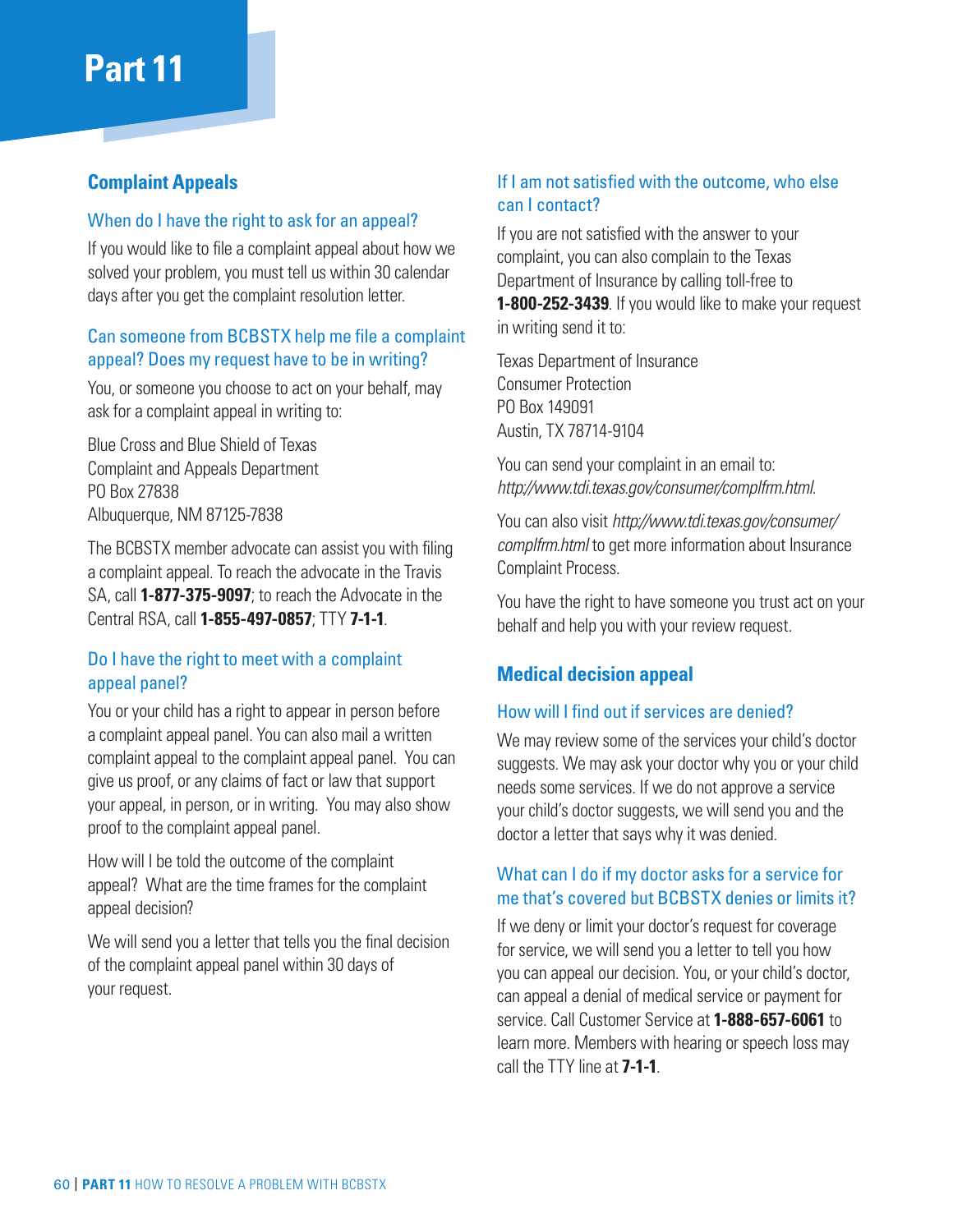#### What are the time frames for an appeal?

You must file your appeal with BCBSTX no later than 60 calendar days from the date on your Notice of Action letter that explains the reason for your denial or limit of coverage for a medical service.

We will send you a letter within five business days to let you know that we got your appeal request. If the time frame will be longer, we must give you written notice of the reason for the delay (unless you asked for the delay). You can give us proof, or any claims of fact or law that support your appeal, in person or in writing. We will let you know when to do so. You will get a letter that will explain the final decision of our internal review within 30 days of your request.

#### What is an Expedited Appeal?

A fast/expedited appeal is when the health plan has to make a decision quickly based on the condition of your health, and taking the time for a standard appeal could jeopardize your life or health.

A BCBSTX Medical Director will review your request for a faster/expedited appeal. The Medical Director will decide if the standard appeal review time frame would put at risk your:

- •Life
- •Health
- Being able to attain, maintain, or regain your best level of function

If your request is denied after review, your appeal will go through the standard appeal process. We will try as much as we can to tell you the decision verbally. We also will send you a letter within two calendar days that tells you this.

You have the right to give proof, or claims of fact or law, for your appeal either orally or in writing. But, be aware that you only have a certain amount of time to send what we need during the faster appeal process.

#### What are the timeframes for an Expedited Appeal?

If your request is approved, we will complete our review and tell you our decision within 72 hours. We will try as much as we can to tell you the decision verbally. We also will send you a letter telling what we decide.

If your request for a faster appeal is related to an ongoing emergency or denial of continued hospitalization, we will complete our review and tell you our decision within one working day. We will try as much as we can to tell you the decision verbally. We also will send you a letter telling what we decide.

#### Does my request have to be in writing?

We will take an oral or written request for an appeal. If you file your appeal request orally, you must also send it to us in writing.

#### How do I ask for an expedited appeal?

You can ask orally or in writing. If you file your fast appeal orally, you do not need to send it to us in writing also.

#### Who can help me in filing an appeal?

BCBSTX can help you file your appeal.

#### What happens if BCBSTX denies the request for an expedited appeal?

If we deny your request for a fast appeal, we must:

- Let you know what we decide within 30 days.
- •Call you to let you know that we denied your fast appeal and we have changed it back to a regular appeal.
- Follow up within two calendar days with a written notice.